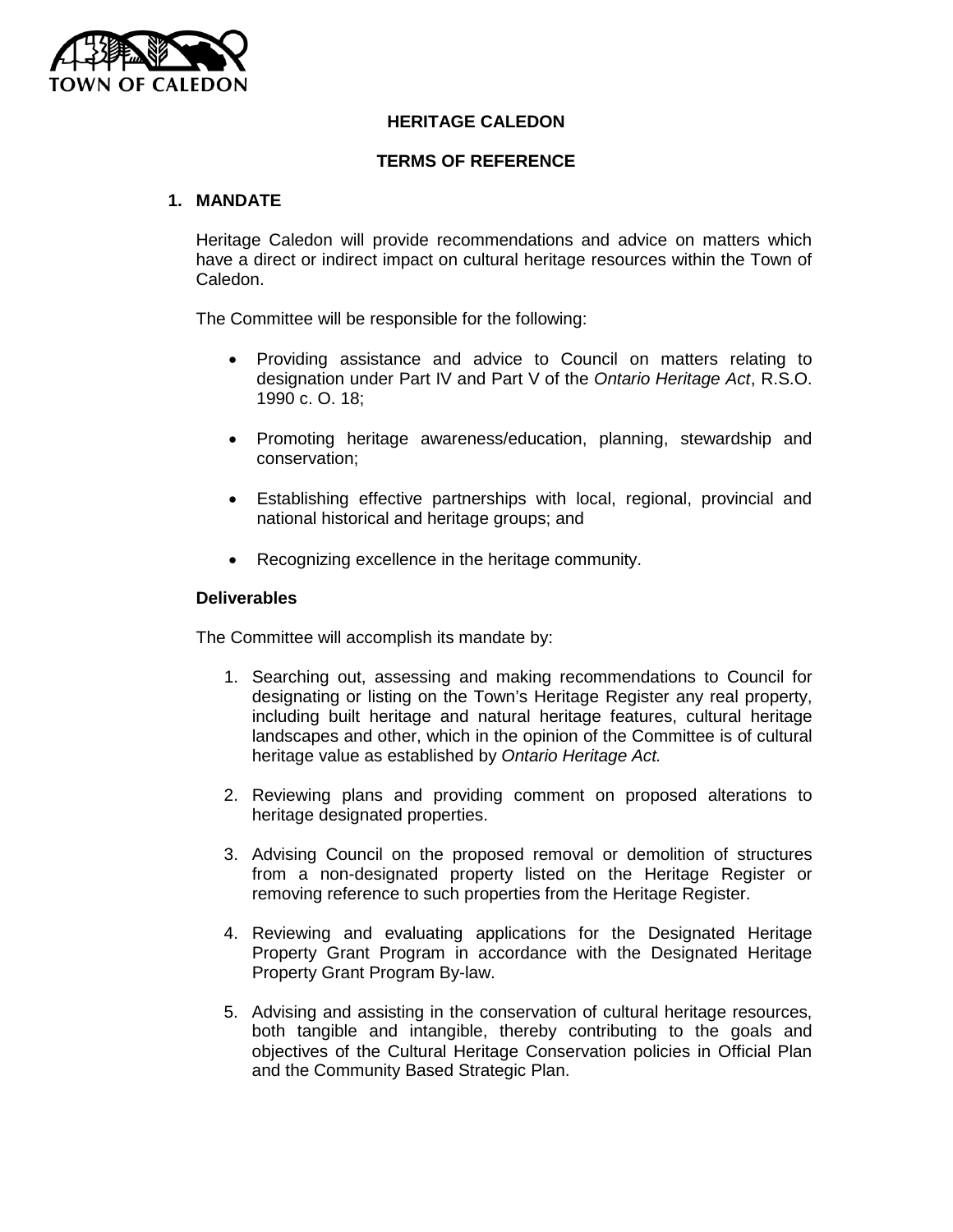- 6. Advising on policies, regulations and guidelines pertaining to cultural heritage resources and the development of a strong cultural identity in Caledon.
- 7. Implementing projects and strategies in support of policies, regulations and guidelines pertaining to cultural heritage resources and identity in Caledon.
- 8. Advising Council of the issues, concerns and initiatives of the local heritage community.
- 9. Encouraging community involvement in matters and projects related to cultural heritage resources, including public educational events.
- 10. Promoting research and the collection of information on cultural heritage resources in Caledon.

# **2. TYPE OF COMMITTEE**

Statutory Committee

# **3. ROLES AND RESPONSIBILITIES**

## **Chair and Vice-Chair**

A Chair and Vice-Chair shall be appointed by the committee at the first meeting and shall serve in this capacity for the term.

# **Role of the Chair**

The Chair is responsible for insuring the smooth and effective operation of the Committee and its roles. This will include responsibility for:

- a) calling the meetings to order;
- b) the Chair is encouraged to create an informal atmosphere to encourage the exchange of ideas such as, using a roundtable format;
- c) creating an agenda in consultation with the Secretary;
- d) chairing the meetings;
- e) acting as spokesperson;
- f) the Chair shall conduct meetings in accordance with the Town's Procedural By-law;
- g) in the absence of the Chair, these responsibilities will be undertaken by a the Vice-Chair.

# **Role of Members**

Membership on the Committee is a position of responsibility and requires a strong commitment to the Terms of Reference. Committee members are required to:

a) Attend all regular scheduled meetings. Members are required to notify the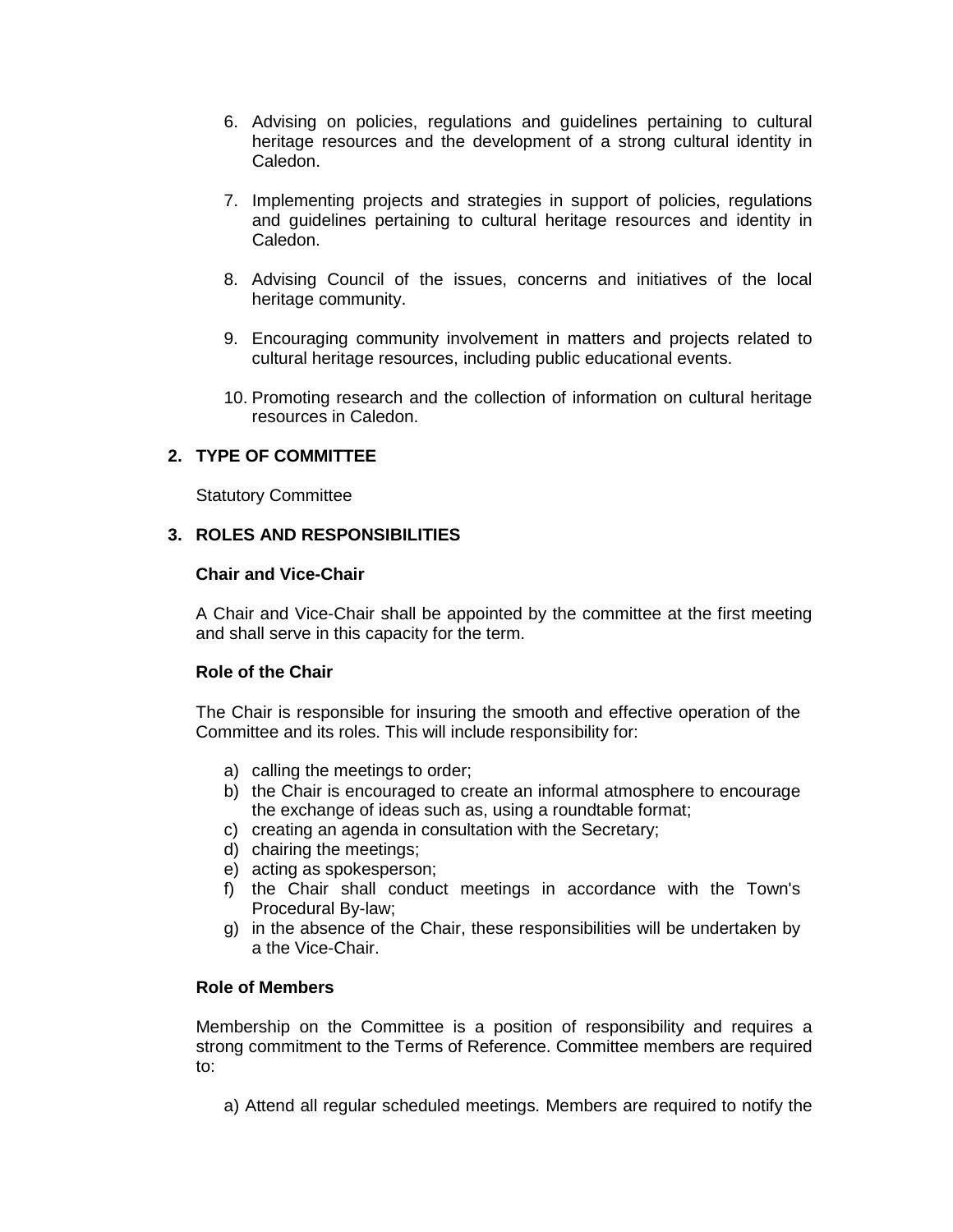

Chair, Secretary or the designated municipal staff liaison if they are unable to attend a meeting;

- b) Review all information supplied to them;
- c) Prepare information for use in the development of materials for the Committee;
- d) Promote the role of the Committee;
- e) Offer input to committee reports to Council;
- f) Attend training as required to effectively perform their role as a committee member;

## **4. MEMBERSHIP**

Heritage Caledon will be composed of nine (9) citizen members and one (1) member of Council in a liaison capacity.

#### **Qualifications**

Appointed citizen members shall have the following qualifications:

- a) a resident of the Town of Caledon;
- b) not an employee of the Town of Caledon;
- c) demonstrated interest, knowledge or expertise in heritage matters within the community;
- d) previous experience on a committee, task force or tribunal is preferred;
- e) an interest regarding heritage matters;
- f) relevant training or professional expertise in heritage fields;
- g) expertise in such disciplines as planning, engineering, archeology or architecture.

Where possible appointments to the Committee be comprised of members who belong to local historical groups and represent the geographical areas of the municipality.

#### **Term of Office**

A Members term on the committee shall be concurrent with the Term of Council.

A Member shall be appointed for no more than three (3) terms of council and that any interim appointments not be included as a term of council.

#### Committee Compensation

The Committee shall be reimbursed for mileage for site visits approved by the Manager of Policy & Sustainability.

Mileage shall be compensated in accordance with the Corporate Staff Expense Policy and be at the current rate established by the Town in its annual budgeting process.

#### **Vacancy**